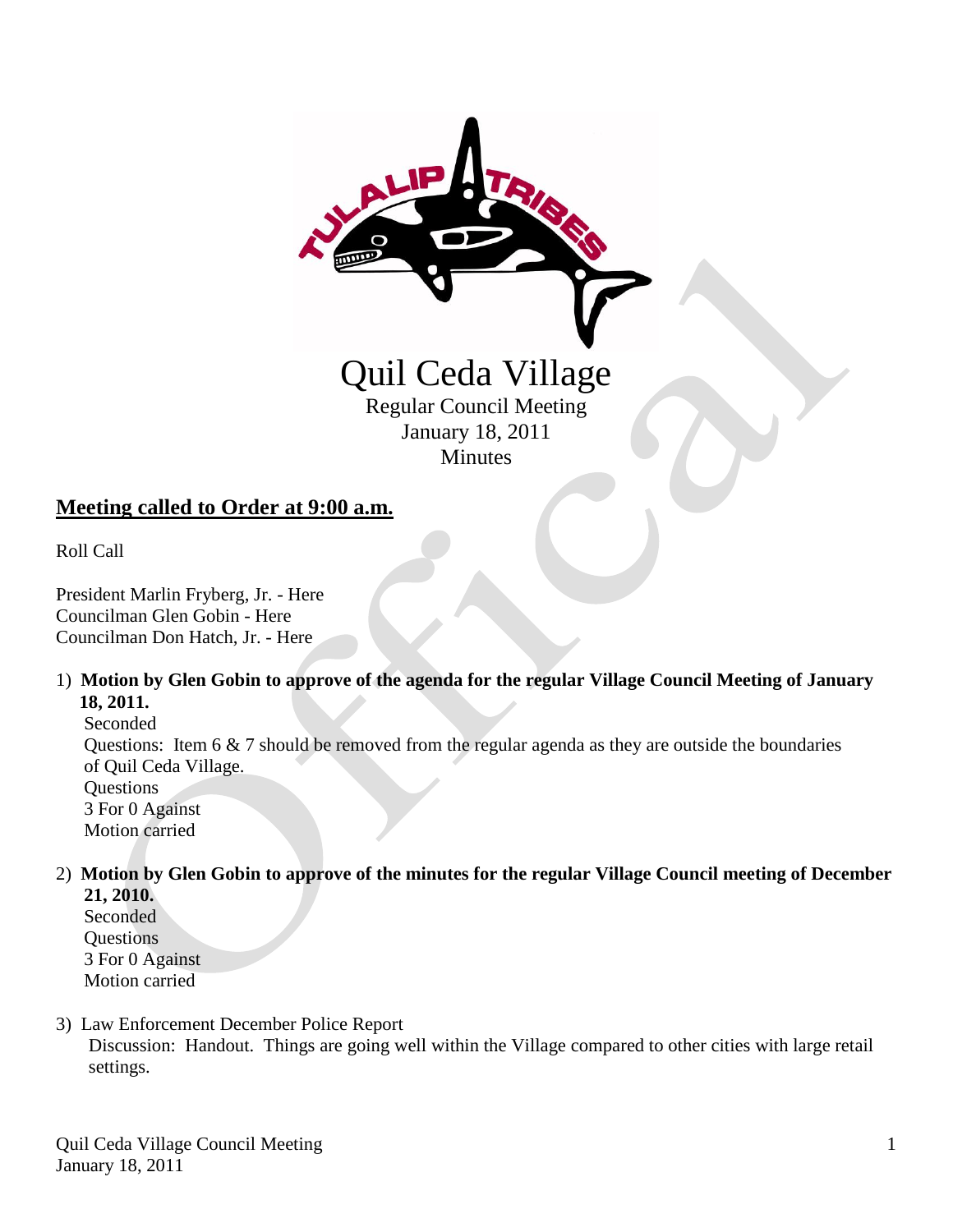### **Administration**

4) **Motion made by Don Hatch to approve Resolution No. 2011-001 authorizing the transfer of \$2,000,000 in tax revenue from US Bank Tax Account to Quil Ceda Village general operating account for the first quarter of CY 2011.**

 Seconded Questions: Is this the routine transfer? Yes. 3 For 0 Against Motion carried

5) **Motion made by Don Hatch to approve Resolution No. 2011-002 authorizing the transfer of \$1,032,507 in tax revenue with \$900,000 going to the Tulalip Police Department to fund Quil Ceda Law Enforcement budget per the MOU between Tulalip Tribes and Quil Ceda Village and \$132,542 to the Tulalip Tribes Court.**

Seconded

 Questions: This is the annual funding for both budgets. QCV is paying it in full at the beginning of the year instead of in inconsistent installments.

 3 For 0 Against Motion carried

### **Economic Development (Construction)**

- 6) Bid Award Procedures for the Tulalip Water Pipeline Project Segments 3, 5, and 7. Handout Topic not within Quil Ceda Village so item removed from agenda.
- 7) Cedar Grove Composting Handout Topic not with Quil Ceda Village so item removed from agenda.

#### **Travel Report**

8) Theresa Sheldon, Tribal Leaders Summit, Washington, D.C., Dec 13-16, 2010, \$1,890.10 Deborah Parker, Tribal Leaders Summit, Washington, D.C., Dec 13-16, 2010 \$1,890.10

## **GM Contracts under \$50K**

- 9) Egghart & Associates, LLC, \$8,000.00 for Fuel Tax Audit
- 10) Denise Vermilyea, LLC, \$7,200.00 for RPMS Drug File Maintenance
- 11) FocusMicro, \$34,139.91, QC Liquor Store Security Upgrade

## **Staff & Visitors**

Quil Ceda Village Council Meeting January 18, 2011